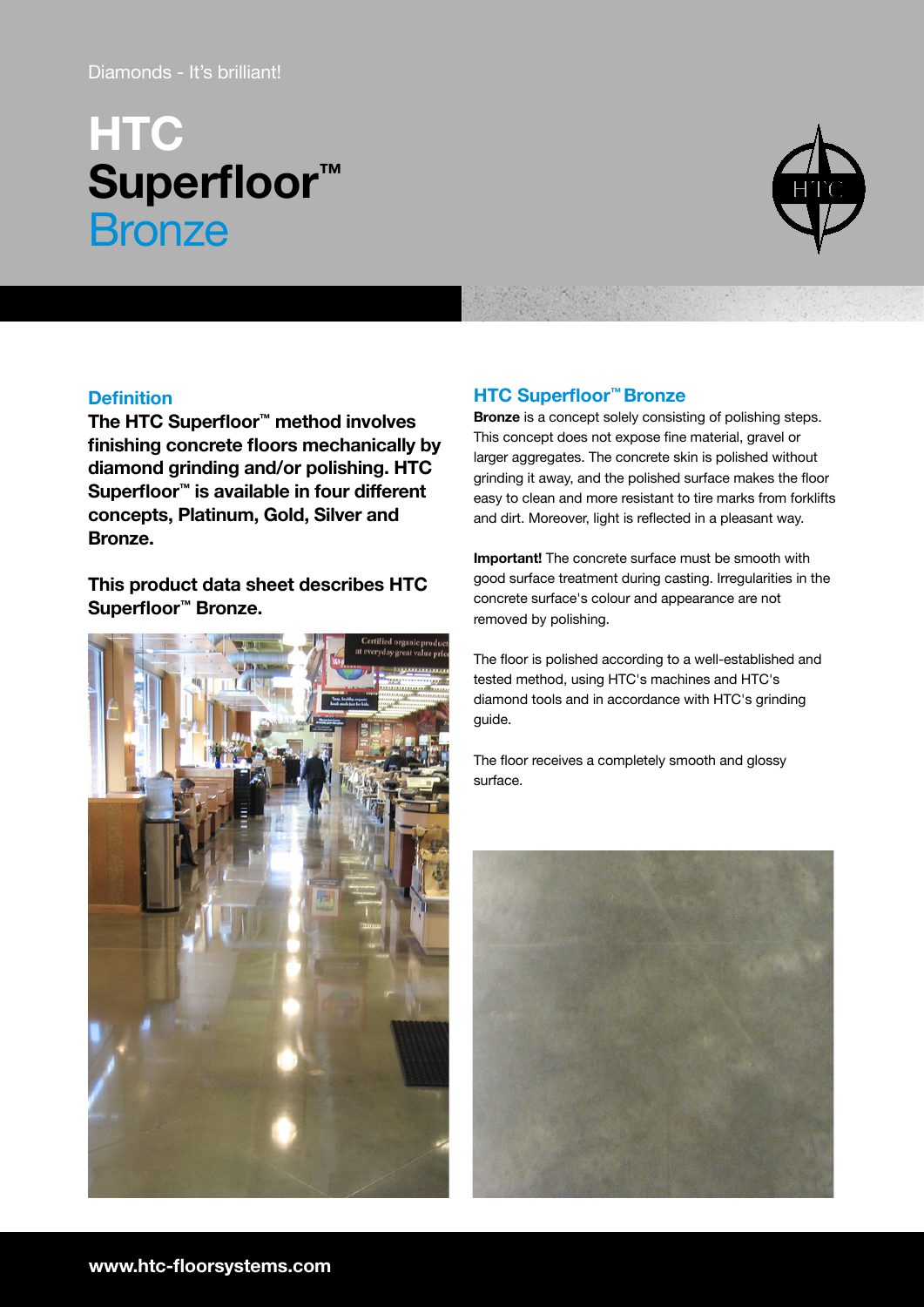# **HTC Superfloor™ Bronze**

# Areas of application

- On old as well as newly laid concrete
- Public spaces
- Shops
- Domestic environments

# Advantages

- Ecological concrete consists solely of natural material
- Long service life and minimal maintenance give a low LCC cost (Life Cycle Cost)\*.
- Diffusion open
- No diffusion-tight surface layer
- Easy to clean
- Improved work environment thanks to lighter and cleaner premises
- Minimises harmful vibrations for forklift drivers
- Quieter traffic and reduced forklift maintenance



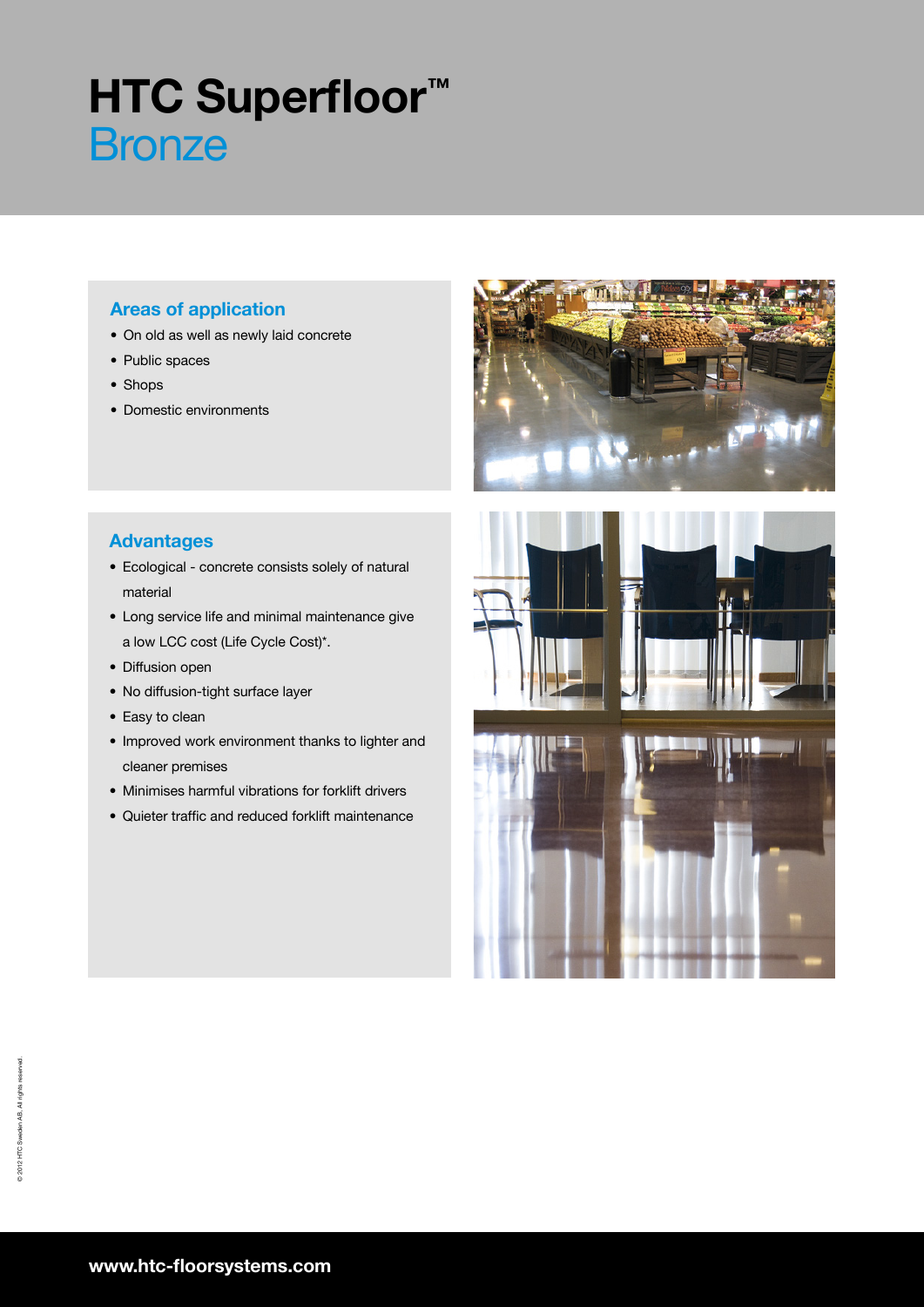### Technical characteristics

HTC Superfloor<sup>™</sup> has been tested for Friction at SP (Technical Research Institute of Sweden).



#### Environmental information

A floor polished in accordance with the HTC Superfloor<sup>™</sup> Bronze concept consists of pure concrete.

In the process, only environmentally friendly impregnation and cleaning fluids are used, which means the floor doesn't present a hazard to health or the environment.

HTC Superfloor<sup>™</sup> Bronze has a minimum impact on the environment.





| HTC Superfloor™vs. epoxy flooring. How many times less is the environmental impact (Factor)? * |                  |                             |        |
|------------------------------------------------------------------------------------------------|------------------|-----------------------------|--------|
|                                                                                                | Epoxy Peran 3 mm | HTC Superfloor <sup>™</sup> | Factor |
| Potential greenhouse effect CO2                                                                | 16 700           | 88.2                        | 189    |
| <b>Acidification</b>                                                                           | 102              | 0.186                       | 548    |
| <b>Eutrophication</b>                                                                          | 13.5             | 0.0178                      | 758    |

\* Source: "Life Cycle Assessment of Industrial Flooring", LITH-IKP-EX-06/2383--SE

\*\* Source: Report from SP, F812033-2